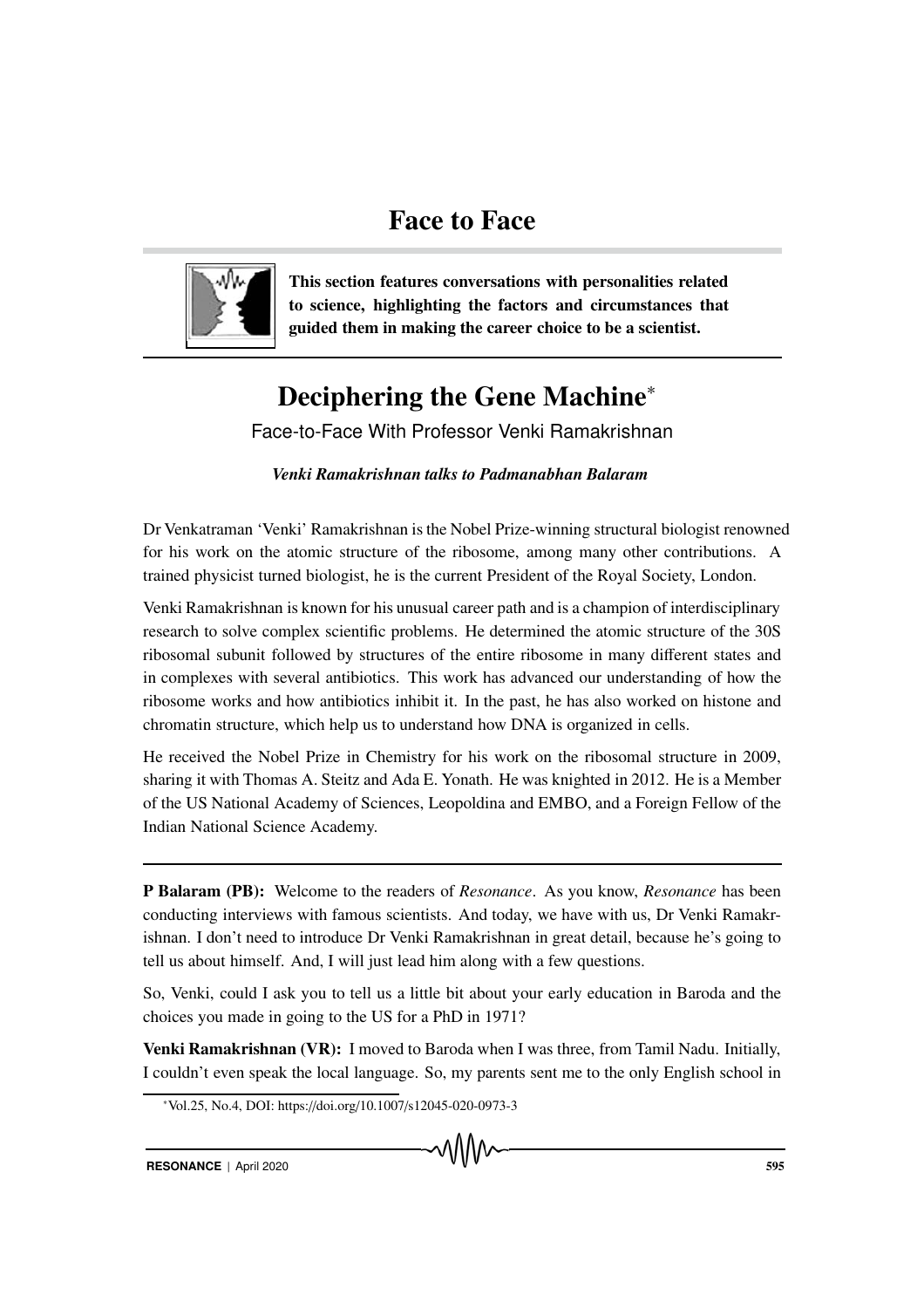town at that time, which was called the Convent of Jesus and Mary High School. Well, actually, I went to kindergarten, but it was an entire school. When I was in third grade, the nuns who ran it realized that the Jesuits in town had also set up an English medium school. So, they made their own school a girl's school. But they allowed the old boys who had already registered to stay on. That way, I'm perhaps one of the few boys who graduated from a girl's school. And then I had a choice of where to go after my pre-science. In those days, you had to do a pre-science year after high school. You had K to 11, and then you went to pre-science. I did my pre-science in Baroda. And at that point, you had to choose between going to engineering, medicine or basic science. I had applied to the IITs. But of course, my parents didn't believe in coaching classes. In fact, I was probably too lazy to go to those classes anyway. I don't think I did very well in those exams; I didn't get the seats I wanted and didn't get into the IITs. I had also applied to the Christian Medical College in Vellore, which has a very tough entrance exam. The college was primarily meant to educate women physicians, and I think only about a third of the seats were for men. And, you know, this was from all over India. I didn't get that either. My mother had encouraged me to take the National Science Talent exam, and that involved doing a project and taking an exam. And I, miraculously, got that. It was almost a sign in those days that the National Science Talent Exam was only given if you went to basic sciences. So, even though I got admission to the local medical and engineering schools in Baroda, when I got through the Science Talent Exam, I really thought that I ought to do basic science. I was interested in mathematics, but many people told me that there were no jobs in mathematics. This was before the information revolution. Computing and even bioinformatics in biology is full of mathematics, but they could not predict that. So I said, OK, well, I'll do physics, that way, maybe I won't have trouble getting a job when I finish. That is how I ended up at M S University, which was a local university. I could have gone somewhere else. For example, the two choices were Delhi University and Madras University. Madras Christian College was one that was acceptable to the National Science Talent people.But I was only 15, and my parents were worried about my going off to college at that time on my own. They had also heard that students of Delhi University were indulging in drugs and getting into trouble. So, they didn't want me to go to Delhi, and I ended up studying at Baroda University, and it would have been worse. But, actually, what happened was that a few professors had returned from the US, and they completely modernized the curriculum. Hence, in the first year, we were studying the Berkeley physics course, and we were learning from *The Feynman Lectures on Physics* and so on. It was indeed a very exciting course. We were the first batch, and the professors were also enthusiastic. You know, they were trying to find their way with this new course. In the end, I think I got quite a decent education there.

PB: So, you did your bachelor's degree at M S University in Baroda. Where did you do your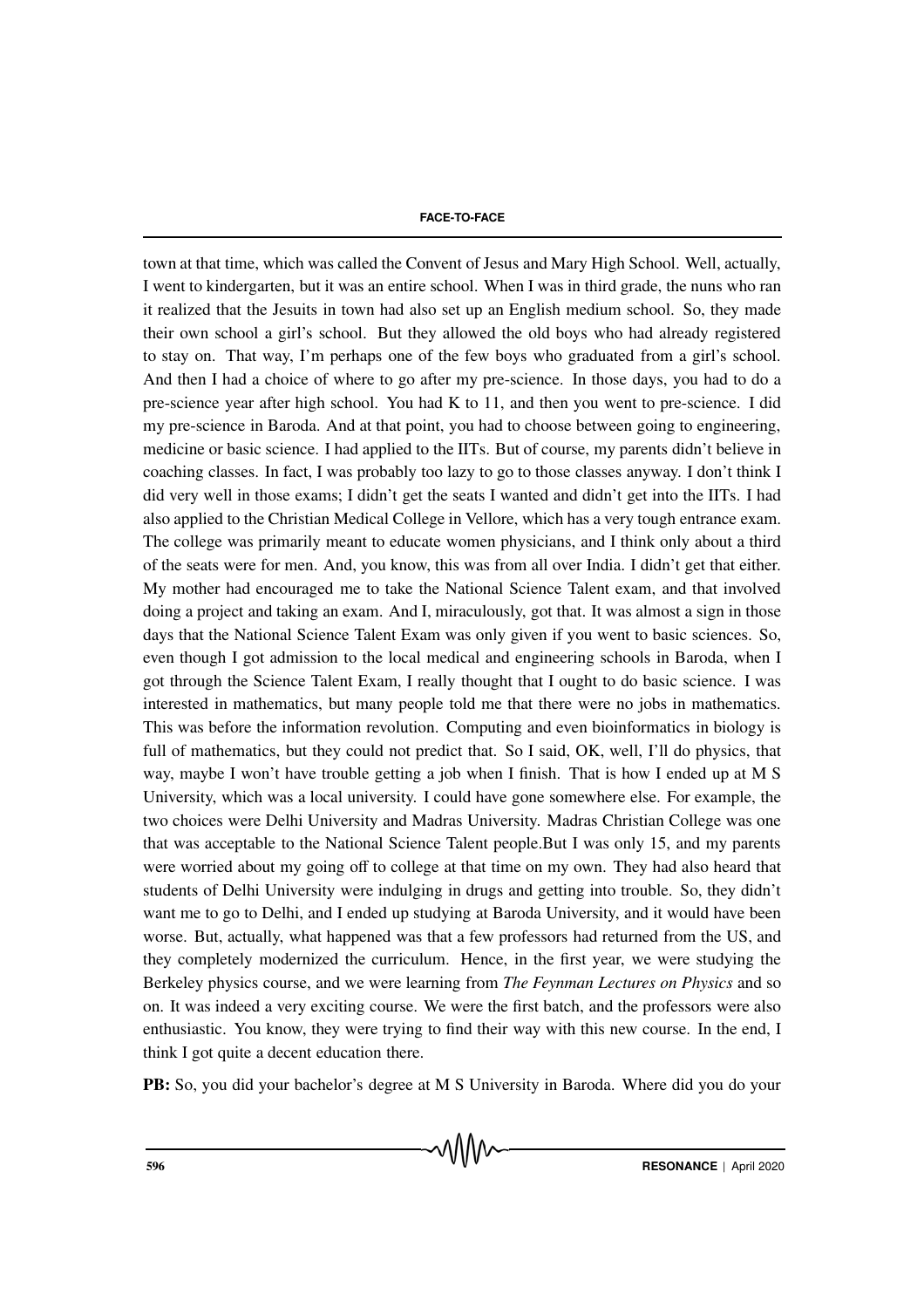

Venki Ramkrishnan (left) talks to P Balaram (right).

### master's degree?

VR: I didn't do a master's as such. Normally, you know, Indian students, even if they want to go abroad, do a master's in India. One option would have been to do a master's at one of the IITs or some other place. My father at that time was on sabbatical in the US, and the head of my department came to me with a letter from Ohio University, which said (it was a sort of a blanket form letter), "If you have any good students who are interested in graduate work, please encourage them to apply". I had never heard of Ohio University before. I actually asked my professor who had gone to Case Western University, which is also in Ohio, as a postdoc. He told me, "No, you shouldn't go there. That is not a serious place". But, I looked at it and I thought, you know, the professors at the University of Ohio had all been trained in very good places. So I thought, well, you know, maybe I should apply. My father at this point said, "Look, it doesn't matter where you go, as long as you work hard, you'll be fine". Actually, it isn't true at all. I think it matters a lot where you go. But of course now, in hindsight, he would say he was right. Anyway, they gave me a fellowship. The University of Illinois at Urbana accepted me without a fellowship, but then they withdrew the acceptance when they found out that I was only 19. They thought I had not done enough. They were willing to accept me as an undergraduate and give me one or two years of college credit, but I would still have to do two more years, to get a degree. Of course, no middle class Indian could afford to go to the US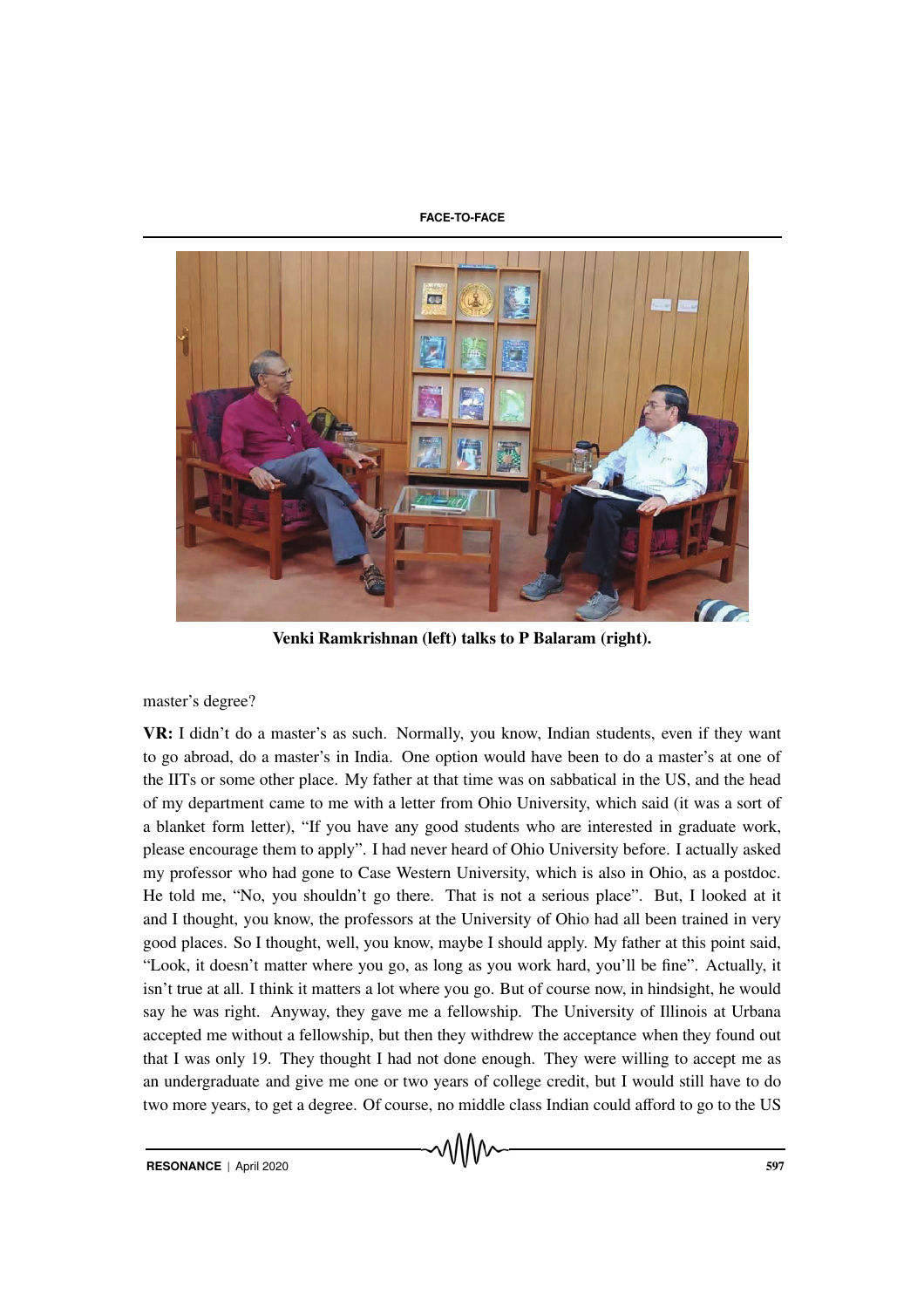in those days and pay fees and living expenses. So, I ended up going to Ohio University and started my sort of PhD in physics there.

PB: Your PhD was in physics, in nuclear physics?

VR: No, it was in theoretical condensed matter physics. I was looking at phase transitions in ferroelectrics. But, don't ask me anything about it because when I moved from Utah, I came across the only paper from my PhD work, and I don't think I could understand it at all.

PB: What propelled you to abandon physics and move into biology at a relatively critical point in your career?

VR: I think that was a key decision. You know there is a kind of snobbishness in physics. Physicists think they are better than everybody else in science, and among physicists, if you are a theorist, that is supposed to be sort of a pinnacle. And then if you are a high energy theorist, that is perhaps even more so. There is this hierarchy of arrogance. There is a famous cartoon by *XKCD* called 'Purity', which portrays this hierarchy – from sociology to psychology to biology to chemistry to physics. And then they have a mathematician standing apart. I wanted to do theory; I was sort of enamored with it. But the problem was when I started doing actual research as opposed to course work, I couldn't get a sense of what the actual problem was, and how to go about generating something really interesting.

Also, the project I was working on seemed very divorced from experiments. You know, good theorists are always very well connected with the experiments, and they are always working on theories that have some connection. Of course, that is not true with string theory because that is not capable of experimentation yet. Anyway, I couldn't make any sense of it. Then I read popular magazines like *Scientific American*, and I saw that biology was booming. I thought, well, maybe I should start over and become a biologist. In the end, I decided to finish my PhD and not just abandon it. After my PhD, I applied to graduate schools. However, many schools wouldn't accept me as a graduate student because I already had a PhD. But a few did, and one of them was the University of California in San Diego (UCSD), which had a very good biology department (still does). It was one of the top universities in the country and attracted a lot of people from the northeast, very famous people, perhaps because of the resources and California weather. And so, I ended up going there.

PB: How long did you spend in UCSD?

VR: I spent two years. When I arrived there, the first two weeks, you would get lectures by all of the professors on their work. It's a kind of survey of the research in the department. And as soon as I heard a few lectures, I realized I had no idea what they were talking about. They used all this jargon which I was completely unfamiliar with. I realized I had to take undergraduate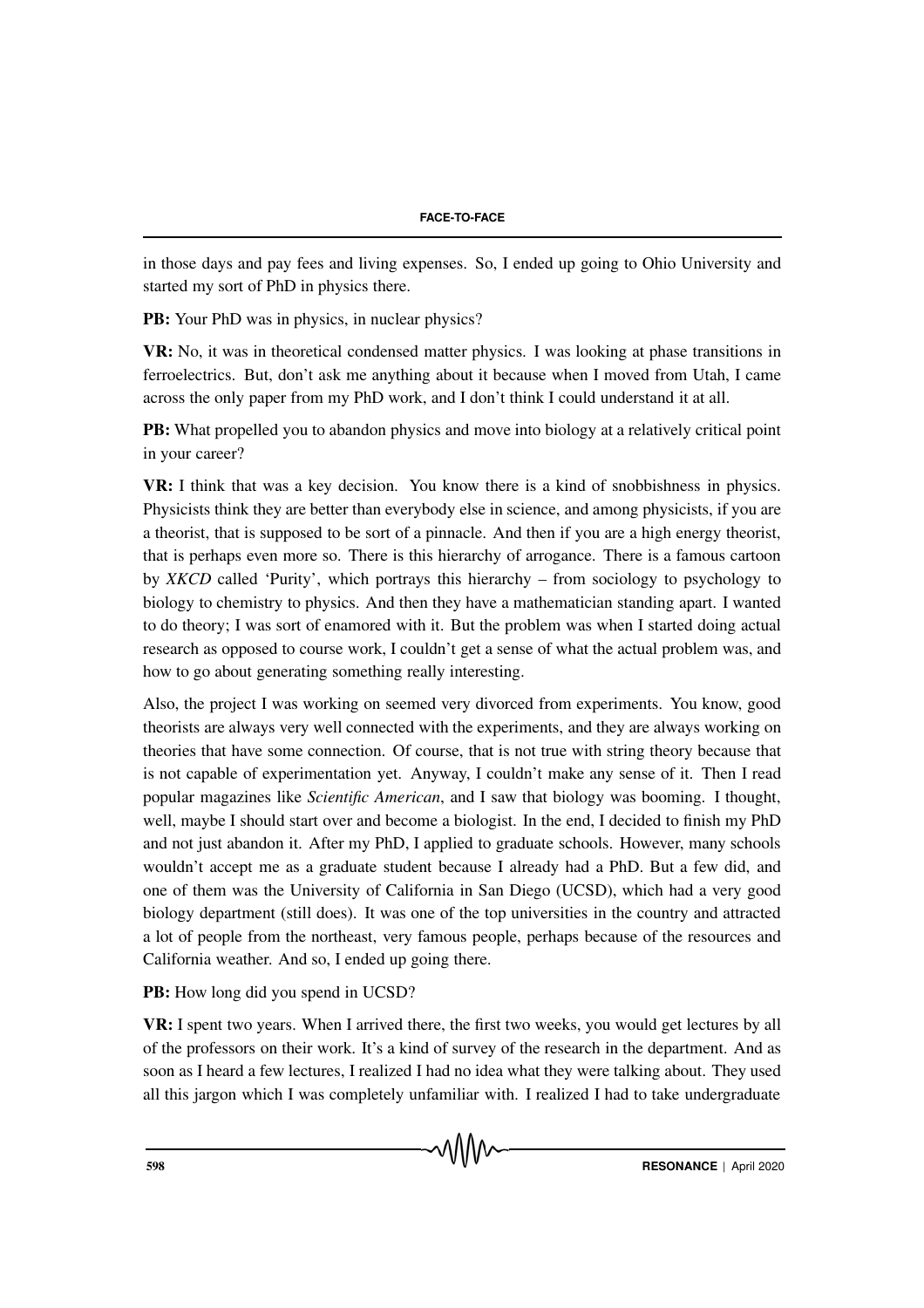courses. So I asked the graduate supervisor if I could take them, and he was very supportive. You know, the thing that struck me about the US and particularly UCSD was how flexible they were. I had a PhD but they were not bothered by that. They agreed. So, I took a whole year of basic biochemistry, cell biology, and genetics. That gave me a foundation in biology. While I was doing that, I was also required to do laboratory projects, so I became familiar with lab work.

By the end of the first year, I had acquired a background in biology, and I had also become familiar with how to work in a biology lab. So, at some point, I was wondering whether I should really stay on and get another PhD. Because, I thought, well, maybe I was ready to do a postdoc. That was when I came across an article in the *Scientific American* on the ribosome by two people at Yale. It struck me because when Yale did not want to take me as a graduate student, they had circulated my application among the faculty. Two people at Yale wrote to me saying they might be interested in offering me a postdoc position. One of them turned out to be Tom Steitz, with whom ironically, I ended up sharing the Nobel Prize. The other was Don Engelman, one of the authors of the article in *Scientific American*.

So, I replied to him saying, "A Couple of years ago, you were interested in me as a postdoc when I didn't know anything about biology, and I declined and went to graduate school. But now that I have some background in biology, maybe you're still interested". And he wrote to me saying that his collaborator, Peter Moore, was going to visit San Diego. Peter Moore was really the ribosome end of that collaboration. I met Peter Moore in San Diego, and he interviewed me and then invited me to Yale and offered me a position. So, after two years, I left San Diego and did a postdoc.

PB: When did the ribosome really enter your life, and what were your earliest attempts to start in an area which must have appeared formidably difficult in those days?

VR: The ribosome was at a difficult stage because it was discovered in the 1950s. Right now, we are talking about 1978. In the early 60s and early 70s, a huge amount of work had been done on the ribosome that figured out roughly what the ribosome did and which part of the ribosome did what; which protein factors interacted with the ribosome at various stages, and so on. The next step was to ask how they did that. That turned out to be really difficult because the ribosome was huge. It is about half a million atoms, so many people, some very famous people like Francis Crick and Sydney Brenner, declared the problem solved and moved on to other fields. They felt that the rest was merely a matter of details.

That was a point of view. There were still a few people working on ribosomes, and they were trying to understand what the ribosome looked like. The ribosome is about two-thirds RNA and one-third protein, distributed among 50 different proteins. So we have about 50 proteins and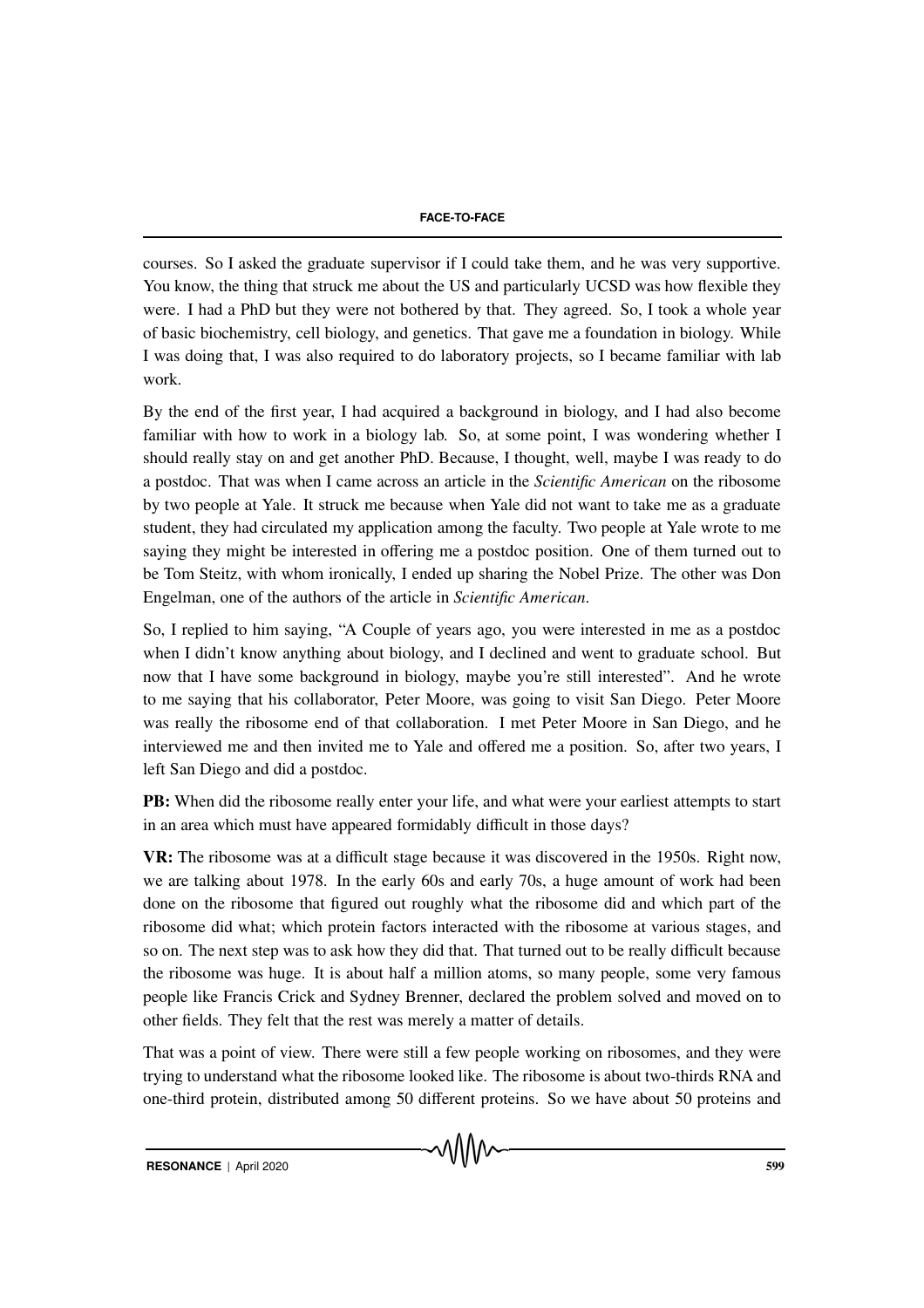three very large pieces of RNA that somehow come together to make up this particle, which consists of two parts, a large and a small subunit. And people didn't even know where the proteins were on the ribosome. At that time, the only biological molecules that were known to carry out reactions were proteins. So they thought that the ribosomal proteins were responsible for many of the ribosomal functions, which turned out to be completely wrong. But, you know, that was the feeling at that time. What Peter Moore and Don Engelman were trying to ask was where the proteins were on the small subunit. And they were using a somewhat esoteric method called small-angle neutron scattering, which turned out to be not that useful in biology. But at that time, it seemed like an exciting new method. And I thought, well, with my physics background, I can quickly learn neutron scattering, and then I'll be working on the ribosome. By then, I knew what a ribosome was, whereas just two years earlier when I went to San Diego I had no idea what a ribosome was.

PB: So, this would be in the mid-70s, yeah, well, 1978. How did you begin to learn the techniques that you later needed to attack the structure of a ribosome?

VR: That is another complicated story. After my postdoc, I initially couldn't get any job, and then I got a job that I quit after 15 months at Oak Ridge National Laboratory to run a neutron scattering facility, which was not very satisfying. Then I moved to Brookhaven National Laboratory. So, I knew about the ribosome, I knew how to do the small-angle scattering, and I was hired there really to do neutron scattering on interesting systems. But I was given quite a lot of freedom. As a few years went by, I realized that the methods I knew were very limited. If you really wanted to understand the ribosome, you needed to at least know the atomic structure of the components of the ribosome, but preferably of the entire ribosome. But I didn't know how to solve crystal structures. Luckily, I had a couple of colleagues at Brookhaven who encouraged me. They said, you should just try to crystallize these proteins, and one of them, Steve White, said, "Well, you know, with your physics background, you won't find it hard to learn crystallography". So I started off and even took a course in Cold Spring Harbor Laboratory. It was the first crystallography course taught there. And, you know, it's been going on now since 1988, when I took the course. But then I realized that if I really wanted to learn it, I had to go away somewhere, and simply focus on learning the method. Brookhaven had a sabbatical system. You could go away for a year, and they would give you half a year's salary. I got the other half as a Guggenheim Fellowship and using that I went to the MRC Lab of Molecular Biology, Cambridge, where I now work, and which was the birth place of protein crystallography.

The lab was founded among others by Max Perutz and John Kendrew, who solved the first protein structures and got the Nobel Prize in 1962. Francis Crick was there and it's the direct successor of the MRC Unit where Watson and Crick discovered the structure of DNA. So, I wrote to Aaron Klug, then the Director, and a renowned researcher. By then, he was a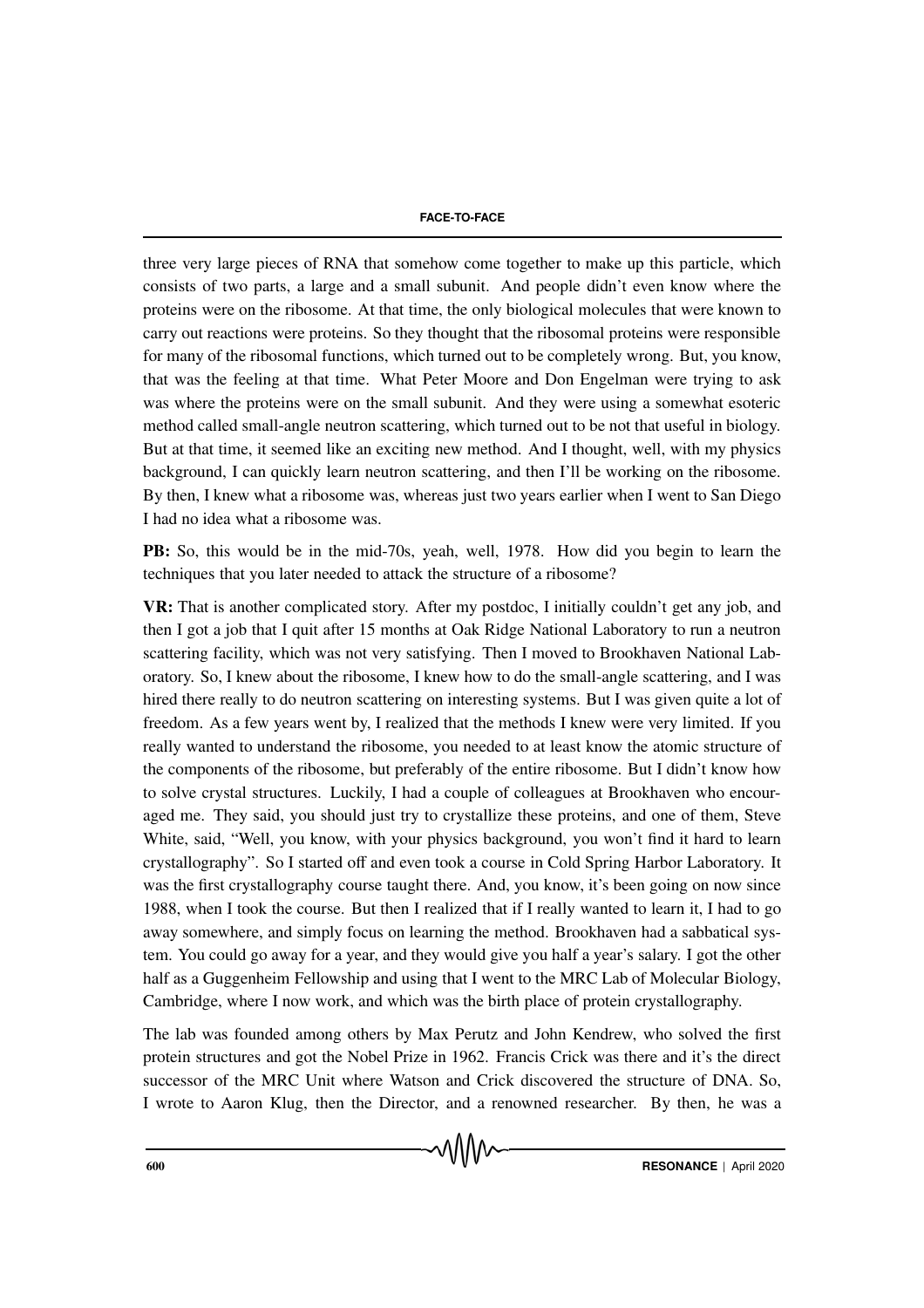Nobel Laureate, and he would go on to become the President of the Royal Society. I wasn't sure whether he would reply, but I was working on a protein related to chromatin that he was interested in. It was a part of my lab that was separate from my ribosome interests. He replied to me saying that I could come and learn crystallography to solve that particular protein. So, I went there, and in a year, I learned quite a lot of crystallography. I ended up solving two structures while I was on my sabbatical.

PB: This was in 1988?

VR: No, this was a little bit later. I went there from 1991 to 1992.

PB: You have worked at many places: at Brookhaven, at the University of Utah, the MRC in Cambridge. These transitions that you made, were they the key elements in taking you forward towards the ribosome structure?

VR: I think so. They had a logic. You know, after a postdoc, you have to find a job. You can't stay forever as a postdoc. The initial job I found was not very satisfactory. It didn't allow me to do my own research. And so, Brookhaven, you just had to go there. So that move was what I would call a necessary move. Then when I came back from the MRC-LMB, Cambridge, where I was on sabbatical, I was somehow dissatisfied with Brookhaven, and part of the reason was that the Department of Energy, which was funding Brookhaven National Lab, didn't like funding individual groups who were doing their own basic research. They wanted big programs, and they wanted to fund big facilities like accelerators and reactors, and so on. So, I felt that the department didn't have the kind of environment that I wanted or rather it had it, but it was sort of declining. And, you know, it would be hard to recruit new people doing exciting new biology. I felt that if I wanted to thrive as a biologist, I probably should move before I was too old. So, I moved to the University of Utah. The University of Utah was excellent. In fact, it has several National Academy members and researchers like Mario Capecchi who won the Nobel Prize. Many of the cancer genes were first discovered there. And in my field, which is roughly speaking, RNA biology, the University of Utah was outstanding. So I went there. Then based on my sabbatical, I had an idea that I might be able to solve the structure of the entire ribosome, which other people had been trying to, especially Ada Yonath's group in Hamburg, Berlin, and Israel. But, they hadn't been making much progress towards getting a structure, and I had an idea of how to do it. So then the question was, should I stay in Utah and try to do it? And here I have to say, I was a bit afraid and worried. The reason was that in universities, you are essentially dependent on grants. These grants are about three to five years. Now, I knew that Ada Yonath's group had been working on this project for almost 15 years by this time with very large resources. She had Max Planck support in Germany and she had support at the Weizmann Institute in Israel. But even with that very large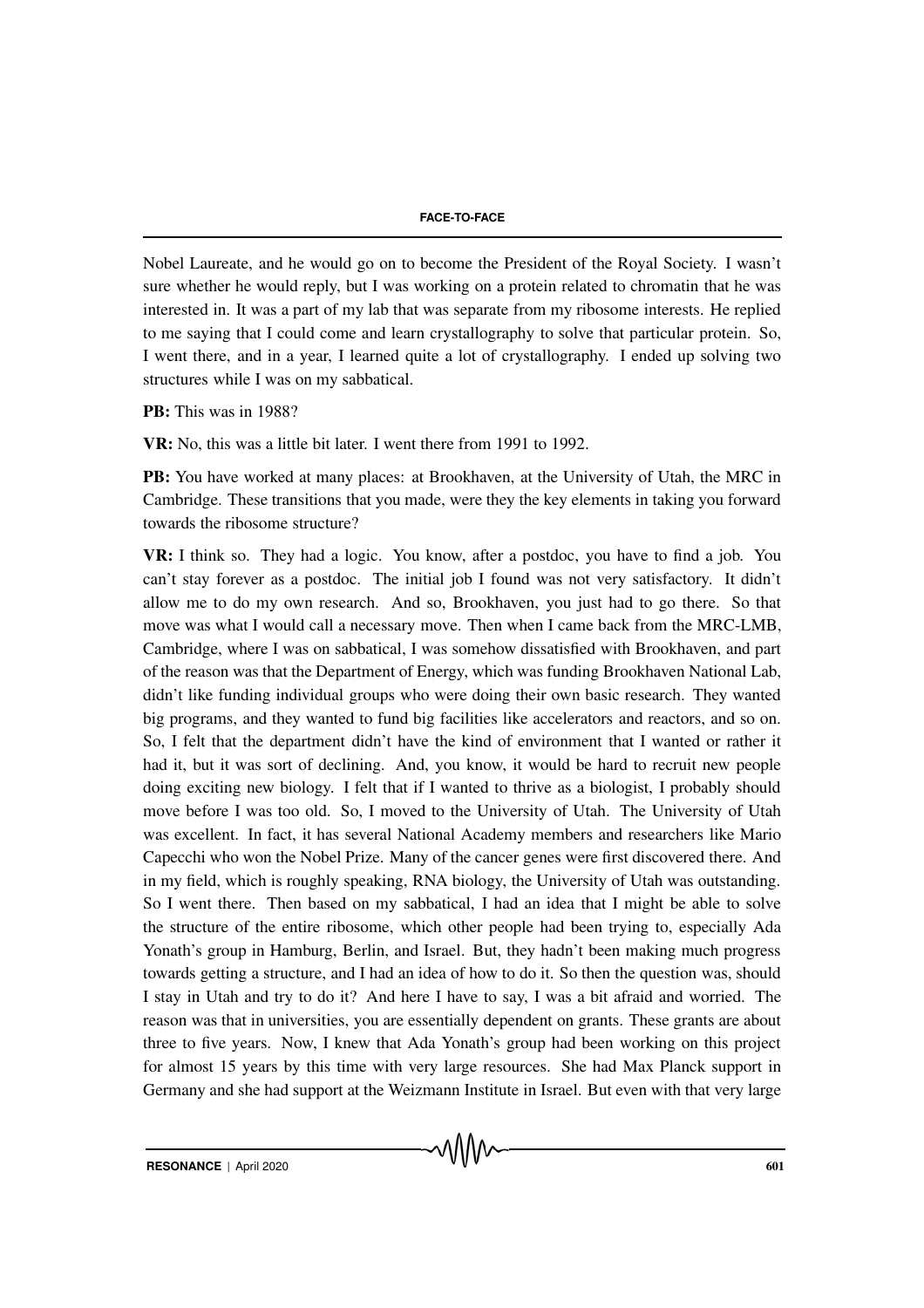group, she hadn't been able to crack the problem and actually, produce a structure, although she'd had the crystals for quite a long time. So, I didn't know how long it would take. And I knew that the MRC-LMB (let's just call it the LMB, because that is what everybody calls it) had this tradition of working on very long term projects. Some of the projects had taken 20 years. You know, Max Perutz's hemoglobin structure took twenty-three years from the time he started. And so they had this tradition of taking a long term view of things. So I felt, if I went there, they might not pull the rug out if things didn't work out right away. The other thing was if somebody else beat me to it, then I wouldn't be out of job. I could just switch and try and do something else. So, it seemed like a safer place. Also, there was a lot of expertise in tackling hard problems; a kind of environment for that. I was in Utah only for about two and a half years when I decided that maybe I should move again. My Chairman, Dana Carroll, with whom I'm still friends (which says something about his generosity), was not happy at all because he had hired me with a big startup, and then two years later, I went to him and said that I wanted to leave. He was understandably quite unhappy. But in the end, he was very generous. He and my colleagues in Utah were quite generous about my move. They were very supportive. It says something about the fact that they put science first and their sort of institutional ego second. They could see why I wanted to go. It wasn't for more money or more resources or anything, but it was for a particular environment to tackle this problem.

PB: You know, I realize that you've written a great deal of detail in your book, *The Gene Machine*<sup>[1](#page-7-0)</sup> But for the benefit of the students who read *Resonance*, could you describe some of the most important moments in the solution of the ribosome structure?

VR: When we first started, there were no good crystals of the small subunit. There were good crystals of the large subunit. But that was being done, not only by Ada Yonath but also by the group at Yale, Tom Steitz, and Peter Moore. I thought the whole ribosome, for which, again, there were no good crystals, was really enormous and might be too difficult as a starting project. So I thought maybe the small subunit would be a good place to start. I didn't know how long it would take to get good crystals, but by being very careful about our preparation and making sure we had very homogeneous



samples, we were actually able to get crystals relatively quickly and crystals that diffracted very well, that is, of a good enough quality to give you an atomic-resolution structure. So that was a big breakthrough, and that actually happened in Utah before I moved to Cambridge. That gave

<span id="page-7-0"></span><sup>1</sup>See the book review by Mahak Sharma, Illuminating the Code Reader, *Resonance*, Vol.24, No.12, pp.1471– 1474, 2019.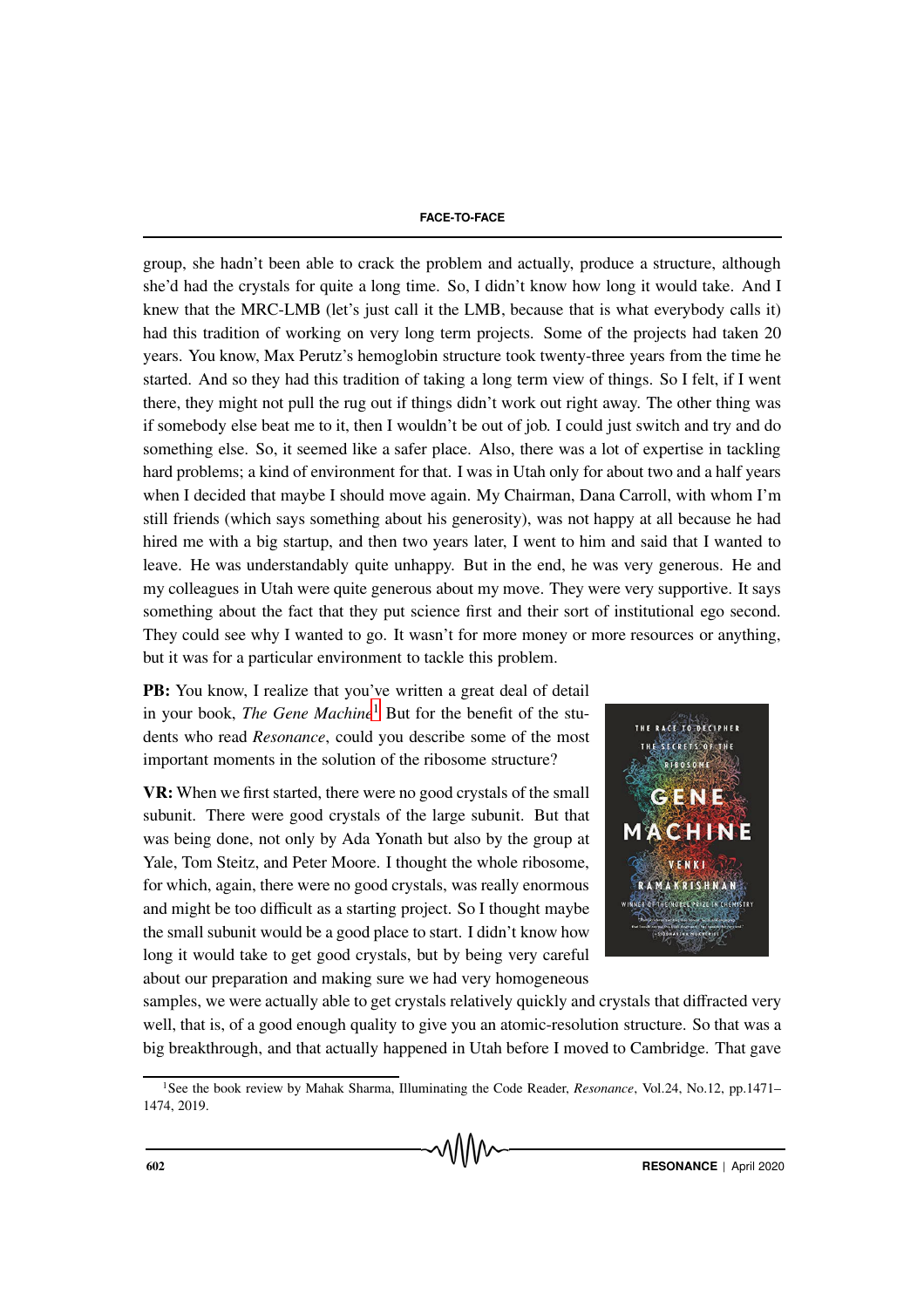me a sort of impetus to keep going on the project. And, it sort of motivated us at a crucial time when we were moving. Because, you know, if you're moving and things aren't working, it's really psychologically quite hard. But, if you're moving, when things are working, you're sort of excited. And then the next step was really to ask if the idea that we were planning to use to determine the phase of the structure would work. When you use diffraction to determine the crystal structures, the intensities don't contain all of the information that you need to solve the structure. For all of the spots that are produced by the diffraction pattern, one needs to know where the crest of the wave that produced one spot is relative to that of the wave that produced a different spot. This is because waves have crests and troughs, and they can be further ahead or further behind. That is called the phase problem. We had a particular way of trying to do it, which was to use anomalous scattering. That is, when you have a structure that scatters X-rays, normally when most of the atoms in the crystal scatter X-rays, the scattered ray will be related in phase to the incident ray in the same way. But, if you have anomalous scattering, it's effectively like it's absorbing the X-ray, and then re-emitting it so that there is a sort of delay. And this can be best described as an imaginary component of the scattering factor. But forget the mathematics; the practical aspect is that when you have spots that are symmetry-related, for example, if one side of the diffraction pattern looks like the mirror image of the other side, then in normal scattering, those two spots have the same intensity. But when you have anomalous scattering, there is a small difference in intensity between the two spots. And if you can measure that distance very accurately, you can get the information about the phase of the spots. And that is a very old idea. It was first thought of by a Dutch physicist named Bijvoet. And one of the first people to actually use it to solve a structure was G N Ramachandran when he was in Madras University. We thought we would use it to solve the ribosome problem. But, we weren't sure whether we would have enough signal. So one big eureka moment was when we could actually see the signal from these anomalous scatters in our data. Then we knew we could phase the structure and actually calculate it.

PB: I will turn away from the ribosome now and ask you, were there teachers, mentors, and colleagues who influenced your career in a major way?

VR: I think I had several strokes of luck. First of all, when I entered high school, I had dropped from being near the top of my class to being near the bottom of my class. In fact, I remember, in one grade, I had to get grace marks in order to pass. Otherwise, they would have flunked me. I was very good at some subjects and was just goofing off. So I went through a period when I was totally ignoring my studies. In hindsight, I was not. I was actually learning a lot. I was reading a lot, but it just wasn't my textbooks. And, preparing for exams? Maybe I was just bored. Anyway, when I went to high school, there was a very strict but somewhat motivating physics – well, science and mathematics – teacher named T. C. Patel, and he sort of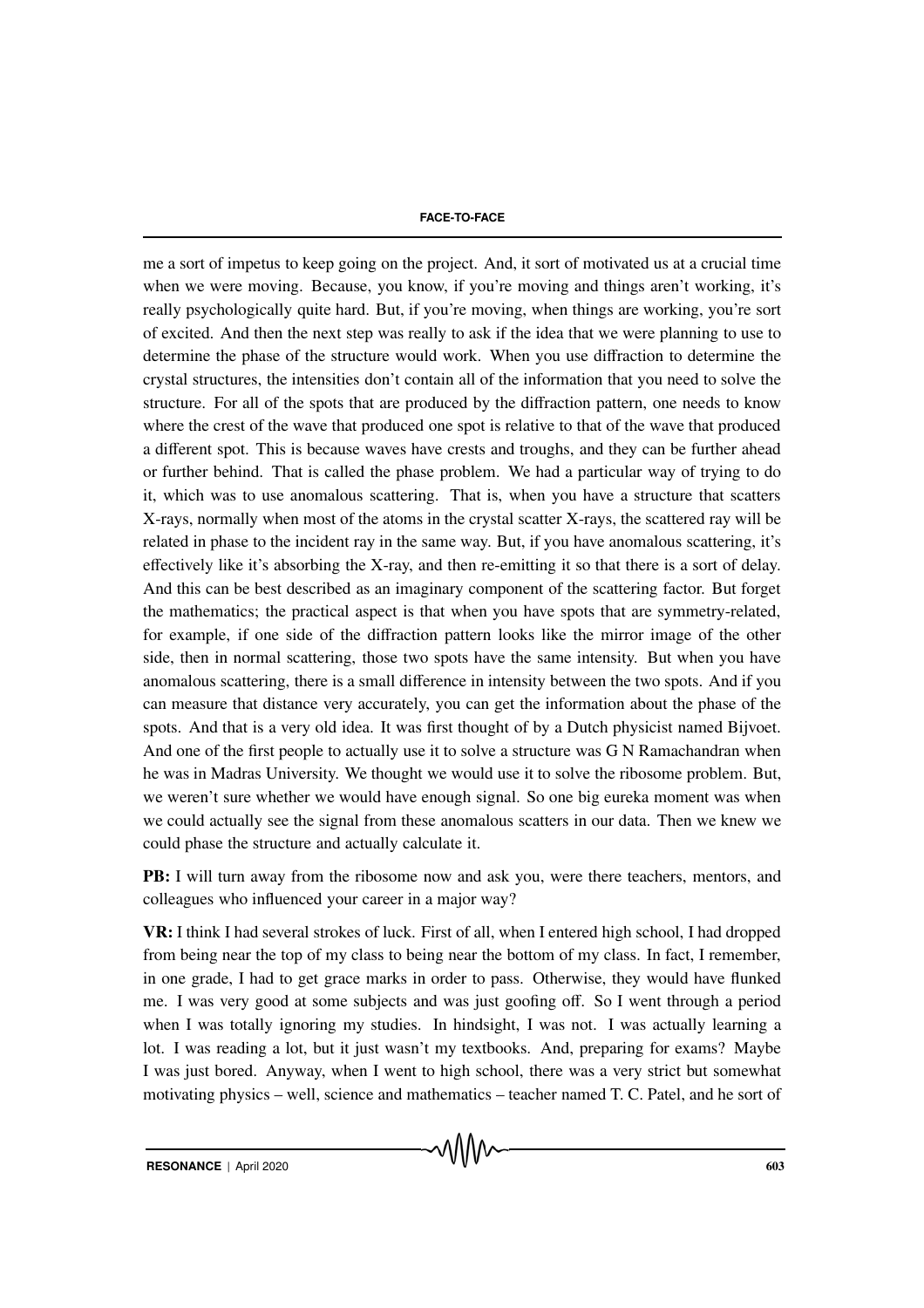encouraged me to take more interest in science and mathematics. They told me once, "You're really a terrific student. You know what you're doing". You know, that sort of thing then made me take interest in science again. So, my scholarship recovered, or at least my exam grades improved. Then I would say probably the single biggest influence after that was my postdoctoral advisor, Peter Moore. Because he taught me what it means to be rigorous, and how to think about an experiment. He was not at all flashy. He didn't care about publishing in high profile journals or following the most trendy things. In fact, at the time I was working on the ribosome with him, the ribosome was not even fashionable. He had a long term interest in the ribosome, and he wasn't going to be distracted by fads. So, I learned a sort of attitude about that. I would say the third influence was my sabbatical year at the MRC LMB. What I found at the LMB was, nobody was working on anything trivial. They were all working on interesting and important problems. It didn't matter to them whether it was immediately solvable or not. If it wasn't immediately solvable, they would break it down into steps. But they were all directed at getting to a goal rather than just doing the next feasible experiment on something. It was a different way of doing science. I think these three things were sort of key. I mentioned the professors at M S University, who came back from the US and modernized the course. I've got to give them credit. And at Ohio University, I would say the one person who did inspire me was a person named Ron Cappelletti, who was also very strict. My own PhD advisor was not strict, and in hindsight, I think that was bad for me. I was a complete goof off again in graduate school. So, there were periods, in middle school and during my physics graduate school, when I was just not motivated.

PB: You know, you've reestablished your connections with the Indian scientific establishment after a long gap of about 30 years, and you've been coming to India over the past 18 years or so. Can you describe your impressions of science in India and the institutions that you've seen more closely?

VR: You're right. You know, for 30 years, I visited India only thrice when I was in the United States. It's sort of embarrassing to admit, but I think part of the reason was that I would only come to visit my parents. Once I got married, and they themselves moved to the US, there was not an incentive. But, I remember in 2002, I met you for the first time. I had come to give the first G N Ramachandran Memorial Lecture because he had passed away the previous year. And that was a big honor, and they were very generous. They said, "Look, we know you're going to a meeting in New Zealand around February. So why don't you tell us a date when you can stop off in Chennai and give this talk?" And I thought that was very generous of them. So I did that. It was the first time I met Indian scientists. And on that occasion, you may remember, you also invited me to come and visit IISc in Bangalore, and we flew together. I met a few scientists at the Biophysical Society meeting. And I saw that there was a fair amount of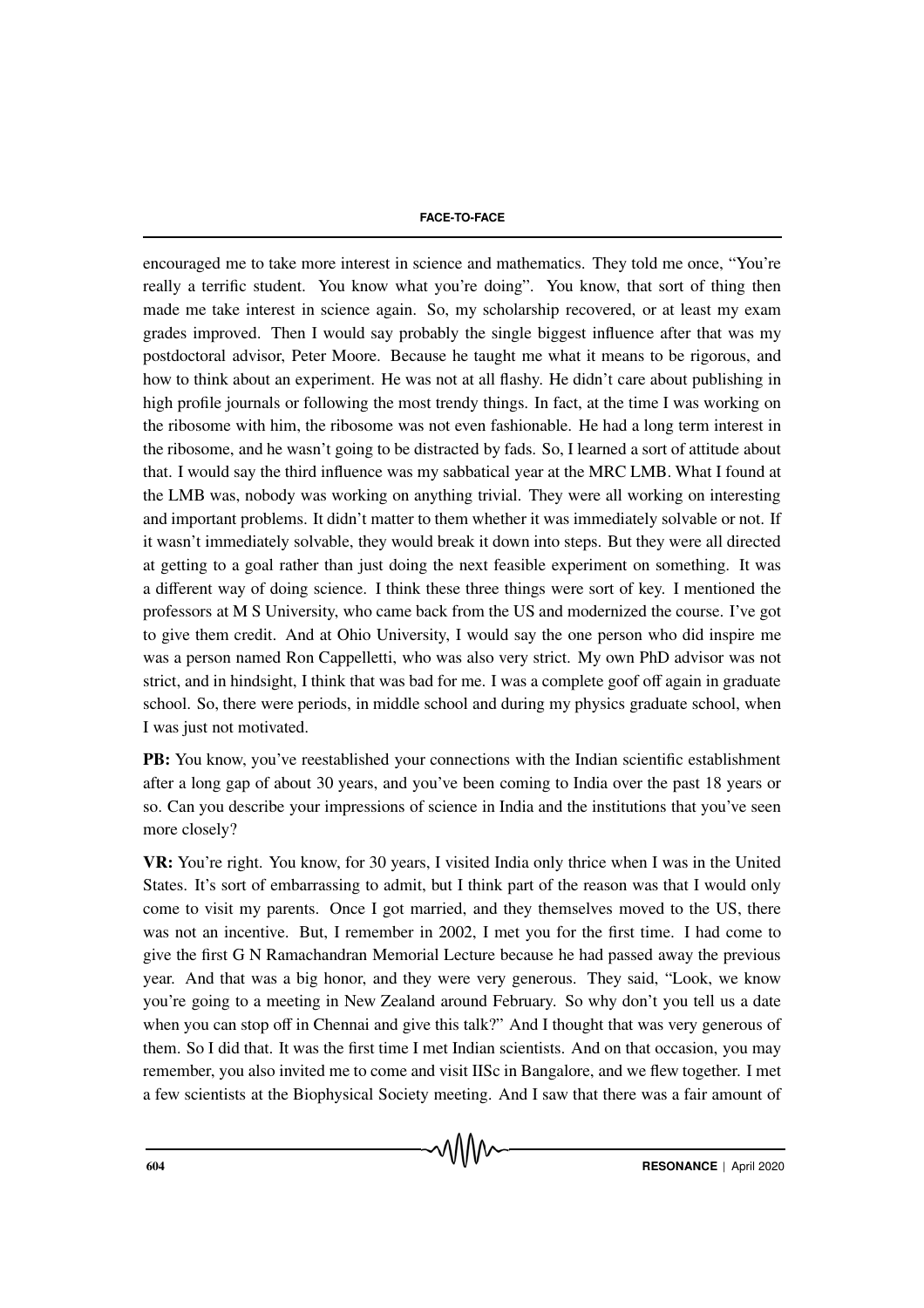crystallography going on. Then I came to IISc, and I saw quite a bit more science. And after that, a few years later, I thought maybe it would be a good idea to spend some time in India instead of just flying in and out, and talk to people and maybe give lectures, and so on. Partly, it was my thinking that I wanted to reconnect with India and with Indian science. So, I wrote to the Indian Institute of Science. You and Umesh Varshney arranged for a visiting professorship, which also was named after G N Ramachandran. And that started my annual or biennial visits to India. I've seen quite a few places now. The places I've seen are what I would call the elite places in India. For example, I've visited a couple of IISERs, IISc, CCMB in Hyderabad and some of the institutes in Delhi like ICGEB. These are not universities like Baroda University, which I also visited. I feel that something has changed in about 50 years. If you go back 50 years, many of the big universities were doing very good research. All the original presidency universities were centers of research. M S University used to be a notable research university. What I feel is that most of those universities have declined in relative standing. Research has been concentrated in centrally funded research institutes. And now people are trying to reverse that with IISERs. But IISERs are also centrally funded. They are not state universities, where thousands of students go to. I think that is one issue. The other issue is about the kind of science. And here, if you don't mind my being critical, I find, many scientists in India are doing what I would call extensions of what they did as postdocs when they were abroad. And they are not sort of being bold and venturing into completely new areas of research. That happens occasionally. There are individuals who are truly outstanding, and they would be considered first-rate anywhere. But as a general rule, I would say, even at the elite institutions, the science is good and it's rigorous, but it's not what I would call world-leading. When I visited China in 2011, I was enormously surprised. I had thought of China as being like India, but a little bit ahead. But actually, in China, the economy by 2011 was already extremely different. The kind of resources the institutes had was very different. I would still say that in 2011 in China, there were only a few labs that I would have considered world-class. The others were doing good science, but not, world-class science. That has changed if you go to China today. There are many labs in the top universities that are among the leading labs in the world in their fields. So, it can be done with enough resources, and with enough motivation and ambition.

PB: Now, you've been the president of the Royal Society for the last few years. Has this been a major challenge, and how have you adapted to the role of a public spokesman for science?

VR: You know, I often wonder why they even chose me as the President of the Royal Society. Because, when they elected me, I was not a mover and shaker. I was not a big institution builder. I had not overseen some great organization like a research council or something like that. I was very different from my predecessor, Paul Nurse, who was the director of the CR-UK lab and then the president of Rockefeller. So I was a bit surprised when they chose me. I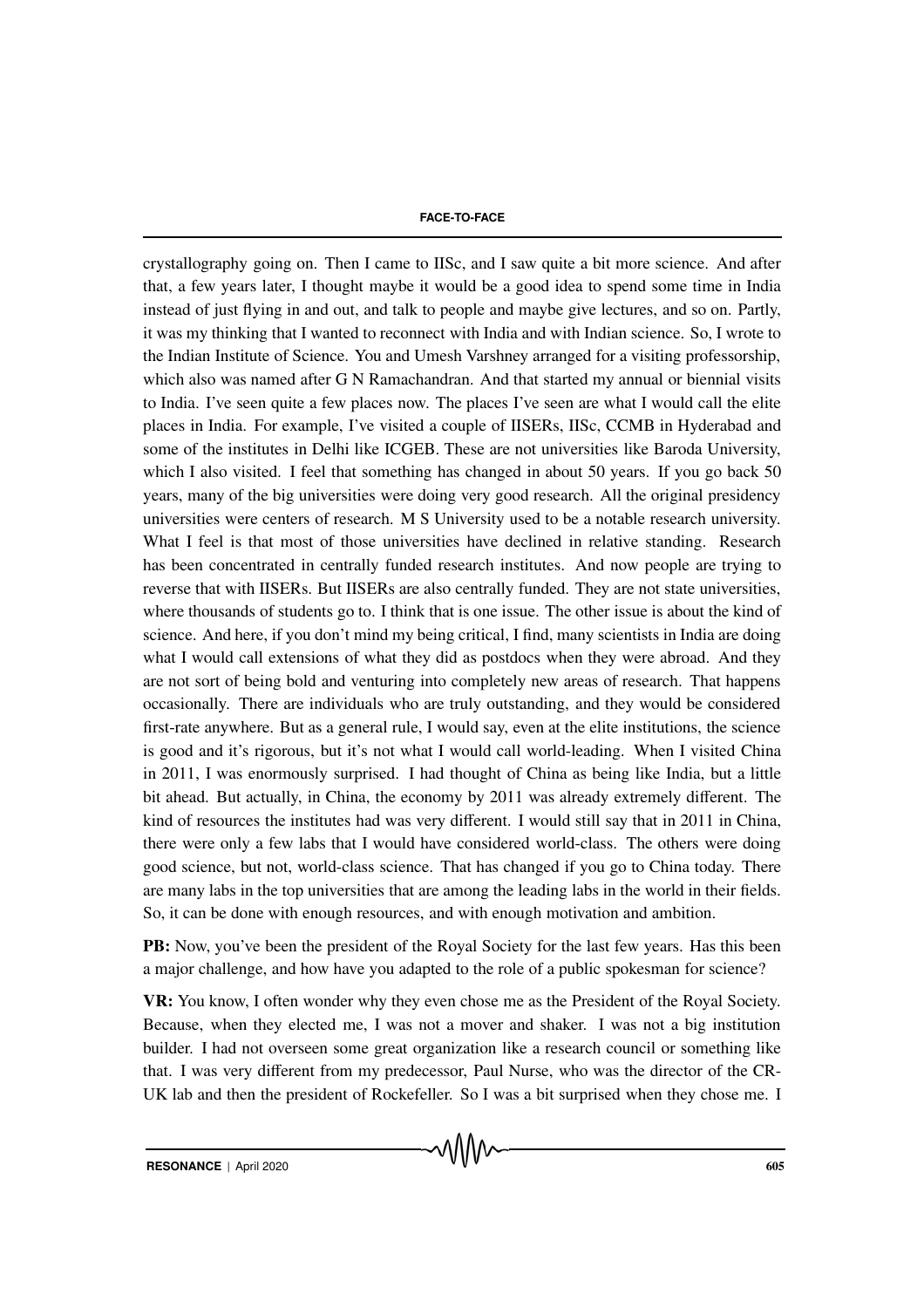thought that perhaps I didn't have to be like Paul Nurse. There were lots of previous presidents who were very different, somewhat quieter, and maybe not as visible. So, I thought, OK, well, maybe I should accept it. It is a great honor. I felt flattered, and I thought I should give it a shot. I went in there with somewhat naive ideas. You know, I didn't really quite understand how these institutions work, and how these sort of high-level policy decisions and politics work. It's very different from doing a lab experiment within your own group. So, it was a steep learning curve. To cap it all, within six months after I got elected, the UK decided to leave the EU in the referendum. Then we had to ask how science would be affected as a result of leaving the EU. How could we maintain ties with the EU? And if all else failed, what sort of backup would we have? Now, of course, you know it is the government that has to decide this. But, in the UK, the Royal Society has enormous influence because it is the society of some of the top scientists in the country. It is taken very seriously and thus becomes a big responsibility. That was one aspect. The other aspect is, you know, looking at various science policies. I don't get directly involved in policies, but I often end up having to speak on behalf of The Royal Society, for example, on GM crops or genome editing, and issues about ethics and scientific culture, all these things. So, I feel I have learned a huge amount. I don't know how effective I've been. But, on the other hand, the Royal Society is a very well-run and very collegial organization. And it doesn't depend on any one individual.

PB: If you were starting out in biology today, which area would you choose to do research?

VR: I think I personally would be fascinated by neuroscience and especially, understanding, the principles behind brain function. I mean, we don't even understand how we remember. Say, how do I know it is you when I see you? It means in my brain, I have a map. I have a map of your face. It doesn't matter whether you are looking at me or you are looking at someone else. I can still recognize you. It means I have a complicated, three-dimensional representation of you. And then connected with that, I remember your name, and then I know who you are. I know you are in Bangalore, and that you are the former director. All these little facts about you are all connected in my brain. I can recall all that. That is an amazing thing. And we are starting to understand the little pieces of this puzzle. But I think this is going to be a sort of problem that could take a long time to solve. It will probably be solved on simpler organisms first. I think neurobiology is developing some very interesting tools to be able to look at neural circuits, and then try to go from there to understand the basis of memory and behaviour.

PB: You have had a remarkably illustrious career. Do you have any regrets?

VR: Well, I know I have had quite a lot of luck. I have to say that throughout my career, and some of it is, you know, experiments working out when they didn't necessarily have to, but often it has been meeting people who gave me ideas. Like on my sabbatical, somebody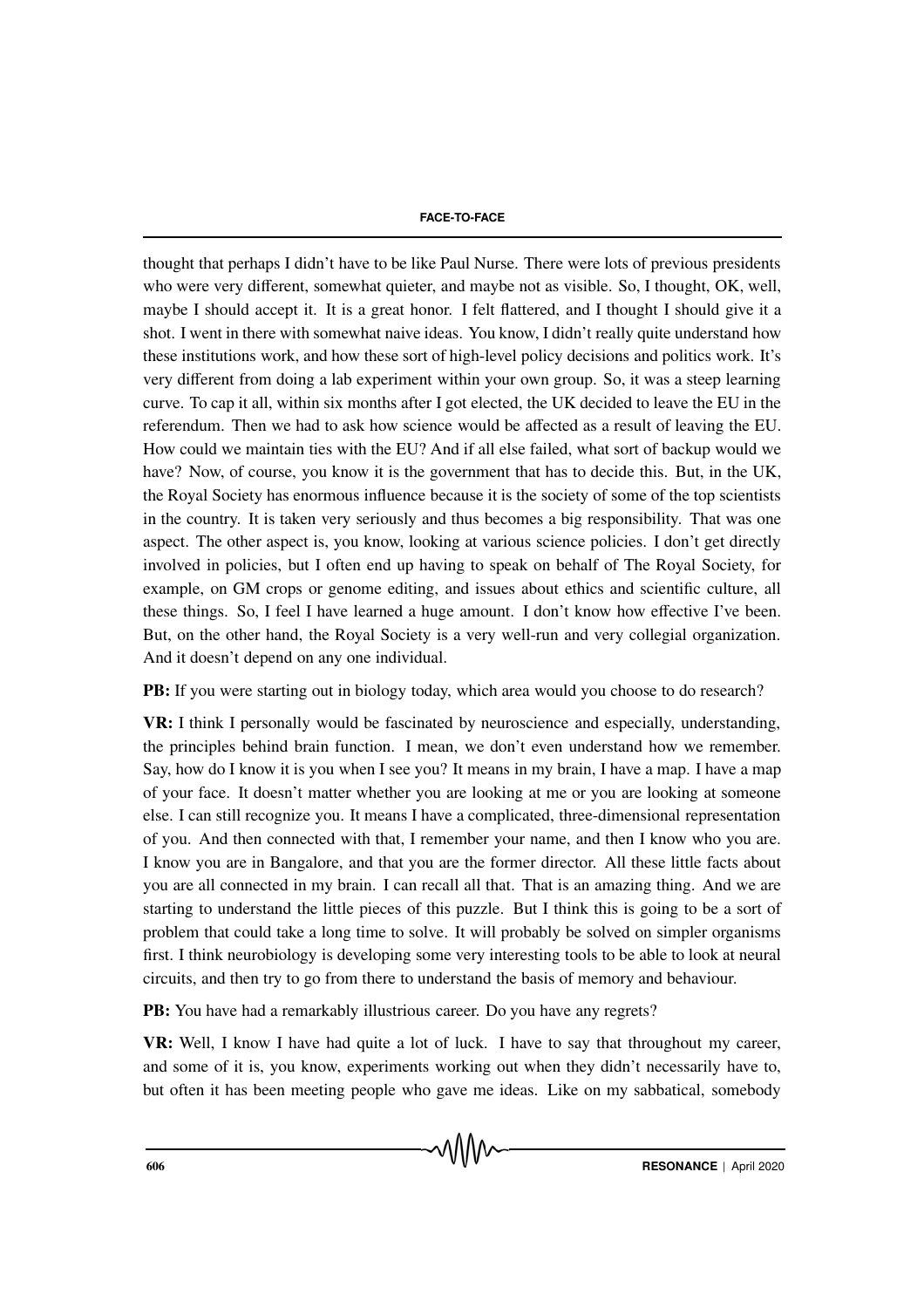gave me an idea that led to the use of anomalous scattering. Or Aaron Klug not throwing my letter into the wastepaper basket. There were many pieces of luck throughout. When we look back, scientists sometimes ascribe their career to a series of logical steps, but it isn't actually like that. We often make blunders, and we are often lucky. The regret I have, which will amuse you, is that I don't know enough chemistry, and I wish I had learned more real hardcore chemistry, which is to say organic and inorganic chemistry. Physical chemistry, with my physics background, is not so hard. But, actually learning about reaction mechanisms and understanding inorganic chemistry would have helped me really understand things better. As it is, what I had to do was, every time I had a little system, I had to learn enough chemistry to understand that piece of the puzzle. And, you know, that is not really satisfying.

PB: You know, the readers of *Resonance* are largely young students, although I am sure many older scientists will also read this interview. Would you have any words of advice to students on the verge of deciding a research carrier?

VR: I would say two things. First of all, when students are getting educated, they should try to stay as broad as possible for as long as possible. Because today, if you're a biologist, the frontiers of biology require physical methods. It requires chemistry, which we just discussed, and it requires mathematics. Often people will abandon subjects too soon in an effort to focus. And this doesn't mean they should sacrifice depth. But it does mean that they should keep the others going, and learn it to as high a level as possible, and get the sort of background they need so that they can be versatile when they have to tackle a problem. Finally, when they are choosing a research career, I do think it is important to go to the best institute you can, partly because your cohort will be extremely good, and you often learn from your fellow students. The professor-student interaction is one thing, but you will be spending a lot of time with your fellow students and possibly postdocs, and others. So, you want to be in the best sort of environment. You also want to be in an environment where people are aware of the frontiers of research and where things are going. That happens more at the better institutions. So trying to get into the best place is another piece of advice. And then people don't realize the importance of choosing a mentor. I would say you primarily have to be driven by your interest. You have to be interested in the problem, because in science, you know, 90 percent of the time things aren't working. And the reason is that as soon as they work, you write it up, you publish, and then move on to the next stage, which is also where you don't know what to do when things aren't working. So the period when things are actually working is quite small. So, you have to be motivated to come in every day and do the next failed experiment, and the next failed experiment, and so on. You can only do that if you care about the problem. If you're not interested in the problem, then it becomes a real drudgery. So choose something you really care about.